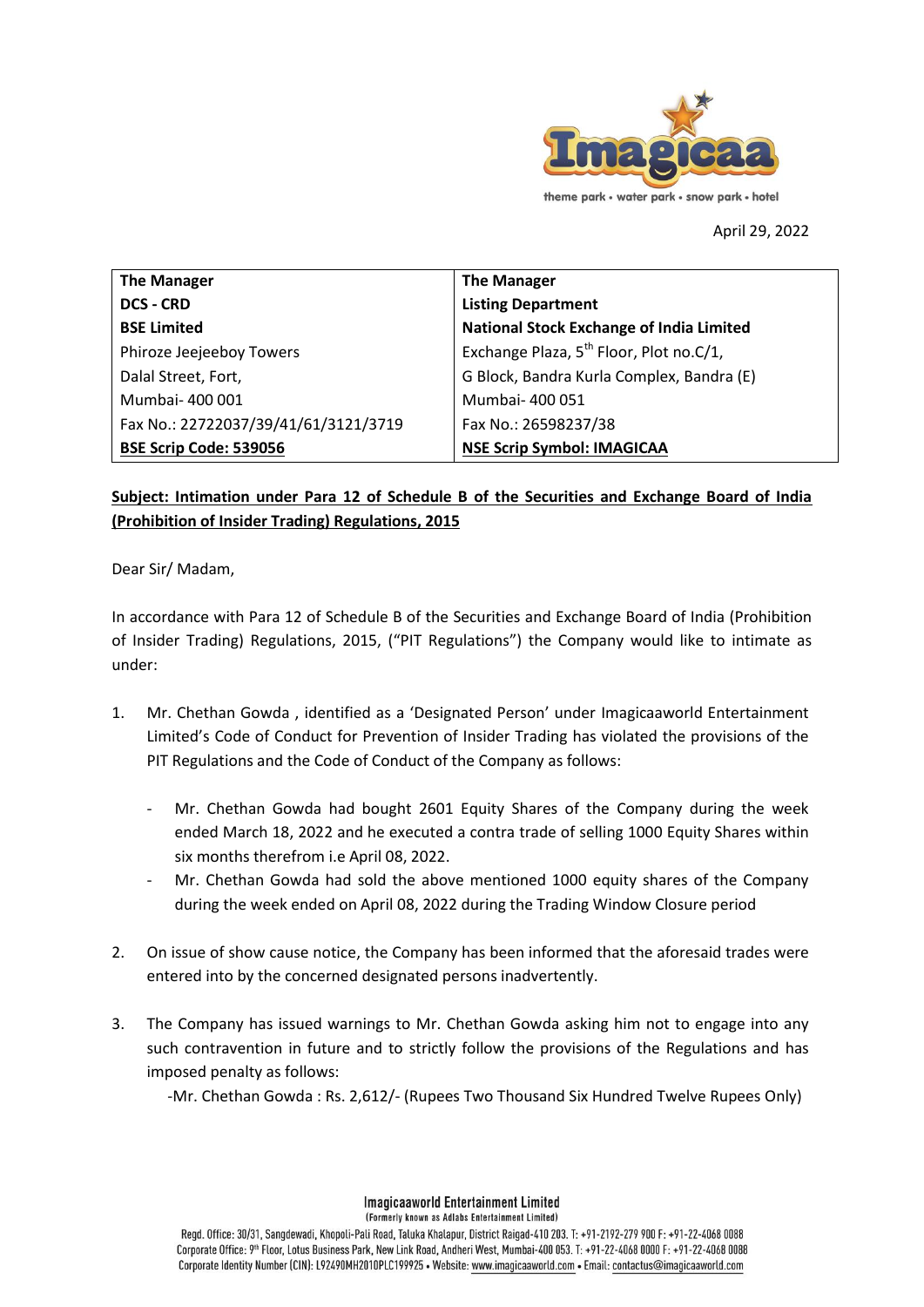

Hence, in order to comply with the said Regulations, an online payment of Rs. 2,612/- (Rupees Two Thousand Six Hundred Twelve Rupee Only) which is sum total of the penalty collected (Penalty in addition to profit made from the trade) from Mr. Chethan Gowda, the violator was made to SEBI-IEPF Account No. 012210210000008 maintained with Bank of India, Bandra Kurla Branch, Mumbai on April 29, 2022

#### *Penalty collected:*

Mr. Chethan Gowda : Penalty of Rs. 2000/- plus Profit of Rs. 612/- gained from the selling of Equity Shares

Details as required in the format specified vide Circular No.: SEBI/ HO/ ISD/ ISD/ CIR/ P/ 2020/ 135 July 23, 2020 is also enclosed.

We request you to kindly take the information on record.

Yours faithfully,

For **Imagicaaworld Entertainment Limited**

DIVYATA **DILIP RAVAL:** 

Digitally signed by DIVYATA DILIP RAVAL DN: c=IN, o=Personal, 2.5.4.20=f206a3b69d2e78a19bc4e7c05196f0cf366ab759b52780eee 0c2690cebacc473, postalCode=401209, st=MAHARASHTRA, serialNumber=3c5307b462bba0ed52cc38bd309cbf49ae71c243be5 c6a25918f091864dbcce5, cn=DIVYATA DILIP RAVAL, l=THANE, pseudonym=dfe9f110e340400e8bcd9cadaea869cb, email=DIVYATARAVAL@GMAIL.COM Date: 2022.04.29 18:06:35 +05'30'

**Divyata Raval Company Secretary and Compliance Officer (Membership No. A28741)**

Encl: As Above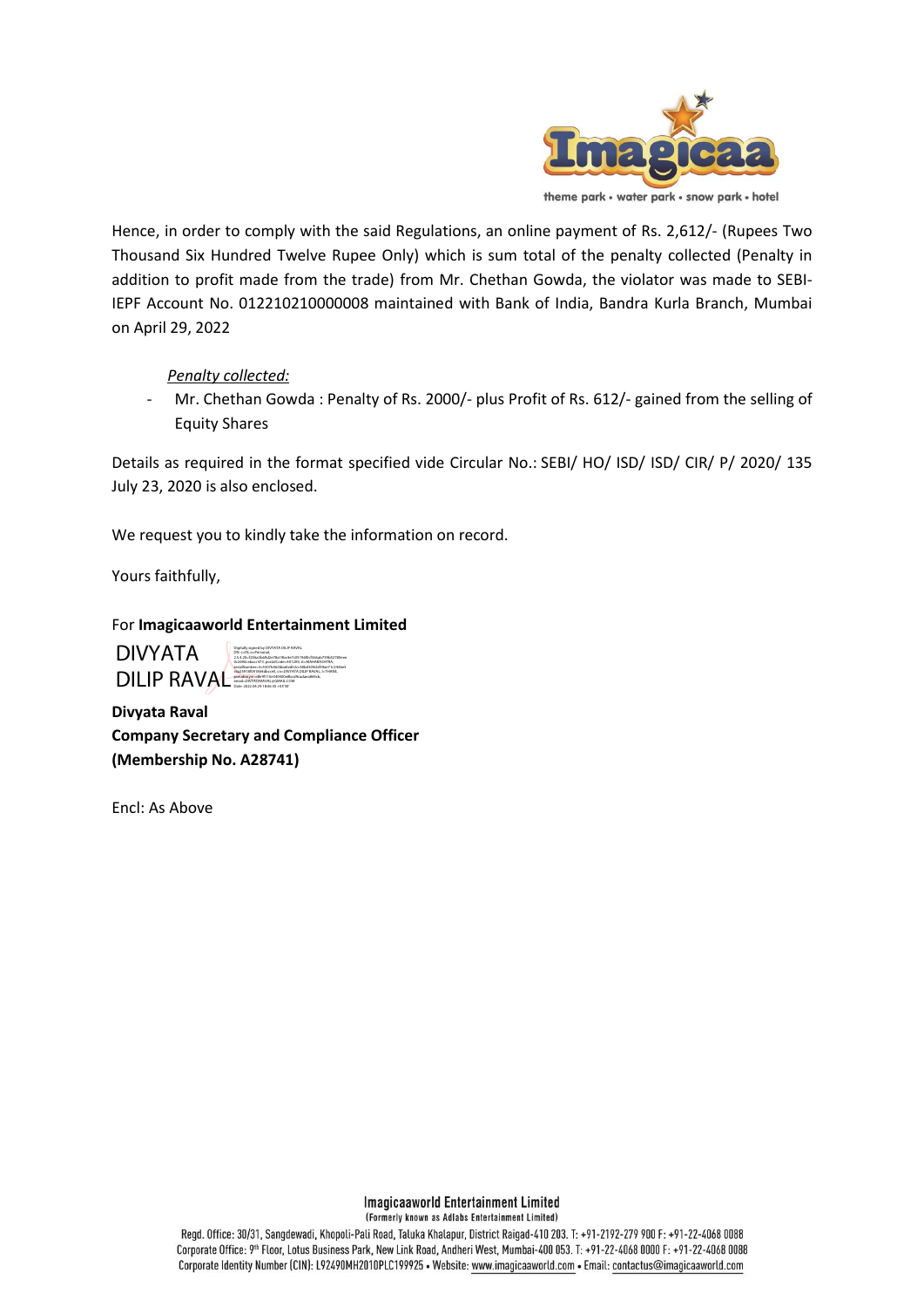

## **Report by Imagicaaworld Entertainment Limited for violations related to Code of Conduct under SEBI (Prohibition of Insider Trading) Regulations, 2015.**

## **Schedule B read with Regulation 9 (1) of SEBI (Prohibition of Insider Trading) Regulations, 2015**

| Sr.<br>No.     | <b>Particulars</b>                                                                                                   | <b>Details</b>                         |  |  |
|----------------|----------------------------------------------------------------------------------------------------------------------|----------------------------------------|--|--|
| 1              | Name of the listed Company/ <del>Intermediary/Fiduciary</del>                                                        | Imagicaaworld Entertainment<br>Limited |  |  |
| $\overline{2}$ | Please tick appropriate checkbox<br>Reporting in capacity of :<br><b>Listed Company</b><br>Intermediary<br>Fiduciary | <b>Listed Company</b>                  |  |  |
| 3.             | A. Details of Designated Person (DP)                                                                                 |                                        |  |  |
|                | Name of the DP<br>i.                                                                                                 | Mr. Chethan Gowda                      |  |  |
|                | PAN of the DP<br>ii.                                                                                                 | AVYPC6076B                             |  |  |
|                | Designation of DP<br>iii.                                                                                            | Senior Manager - Food &<br>Beverage    |  |  |
|                | <b>Functional Role of DP</b><br>iv.                                                                                  | Operations - Food & Beverage           |  |  |
|                | Whether DP is Promoter or belongs to Promoter<br>v.<br>Group                                                         | <b>No</b>                              |  |  |
|                | B. If Reporting is for immediate relative of DP                                                                      |                                        |  |  |
|                | Name of the immediate relative of DP<br>i.                                                                           | Not applicable                         |  |  |
|                | PAN of the immediate relative of DP<br>ii.                                                                           | Not applicable                         |  |  |
|                | C. Details of transaction(s)                                                                                         |                                        |  |  |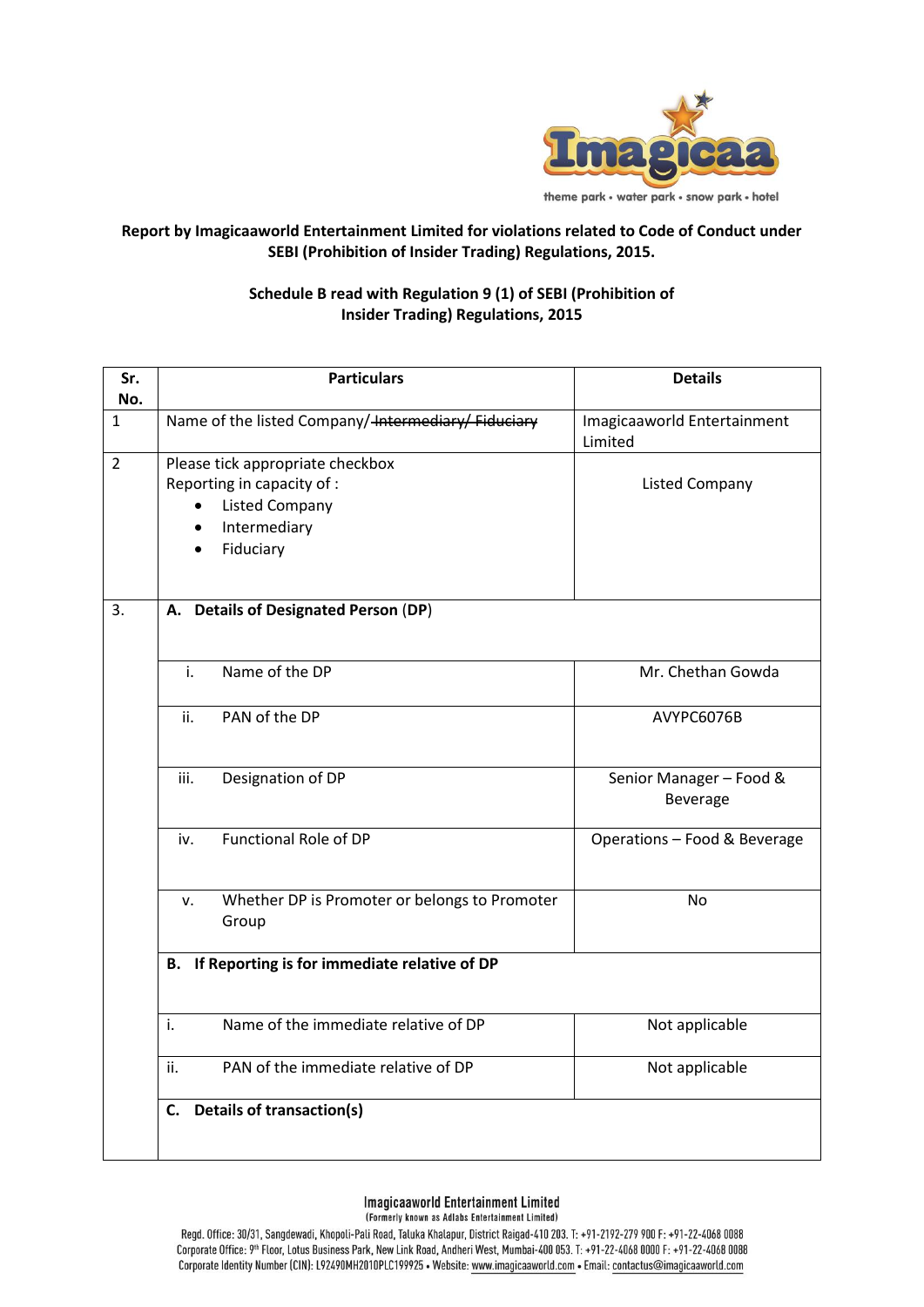

theme park • water park • snow park • hotel

|    | i.  | Name of the scrip                                                                                                                                                        | Imagicaaworld Entertainment<br><b>Limited Limited</b>                                                                                                                                                                               |  |  |  |
|----|-----|--------------------------------------------------------------------------------------------------------------------------------------------------------------------------|-------------------------------------------------------------------------------------------------------------------------------------------------------------------------------------------------------------------------------------|--|--|--|
|    |     |                                                                                                                                                                          | BSE Scrip Code: 539056<br>NSE Scrip Symbol: IMAGICAA                                                                                                                                                                                |  |  |  |
|    | ii. | No of shares traded and value (Rs.) (Date- wise)                                                                                                                         | Purchase of 2601 Equity Shares<br>of face value Rs. 10/- each<br>during the week ended on<br>March 18, 2022.                                                                                                                        |  |  |  |
|    |     |                                                                                                                                                                          | Total value of Purchase: Rs.<br>39,435/- (Rupees Thirty Nine<br>Thousand four hundred thirty<br>five Only)                                                                                                                          |  |  |  |
|    |     |                                                                                                                                                                          | Sale of 1000 Equity Shares of<br>face value Rs. 10/- each during<br>the week ended on April 08,<br>2022.                                                                                                                            |  |  |  |
|    |     |                                                                                                                                                                          | Total value of Sell: Rs. 15,800/-<br>(Rupees Fifteen Thousand Eight<br>Hundred Only)                                                                                                                                                |  |  |  |
|    |     | D. In case value of trade(s) is more than Rs.10 lacs in a calendar Quarter                                                                                               |                                                                                                                                                                                                                                     |  |  |  |
|    | i.  | of<br>intimation<br>Date<br>of<br>trade(s)<br>by<br>concerned DP/ Director/ Promoter/ Promoter<br>group to Company under regulation 7 of SEBI<br>(PIT) Regulations, 2015 | Not applicable                                                                                                                                                                                                                      |  |  |  |
|    | ii. | Date of intimation of trade(s) by Company to<br>stock exchanges under Regulation 7 of SEBI (PIT)<br>Regulations, 2015                                                    | Not applicable                                                                                                                                                                                                                      |  |  |  |
| 4. |     | Details of violations observed under Code of Conduct                                                                                                                     | Mr. Chethan Gowda had sold<br>Equity Shares of the<br>1000<br>Company during<br>the<br>week<br>ended April<br>8,<br>2022<br>and<br>a contra trade of<br>executed<br>buying<br>2601<br>Equity Shares<br>within six months therefrom. |  |  |  |
|    |     |                                                                                                                                                                          | Mr. Chethan Gowda sold 1,000<br>shares during the week ended<br>on April 08, 2022 i.e. during the<br>trading window closure                                                                                                         |  |  |  |

### **Imagicaaworld Entertainment Limited**

(Formerly known as Adlabs Entertainment Limited)

Regd. Office: 30/31, Sangdewadi, Khopoli-Pali Road, Taluka Khalapur, District Raigad-410 203. T: +91-2192-279 900 F: +91-22-4068 0088<br>Corporate Office: 9<sup>th</sup> Floor, Lotus Business Park, New Link Road, Andheri West, Mumbai-Corporate Identity Number (CIN): L92490MH2010PLC199925 • Website: www.imagicaaworld.com • Email: contactus@imagicaaworld.com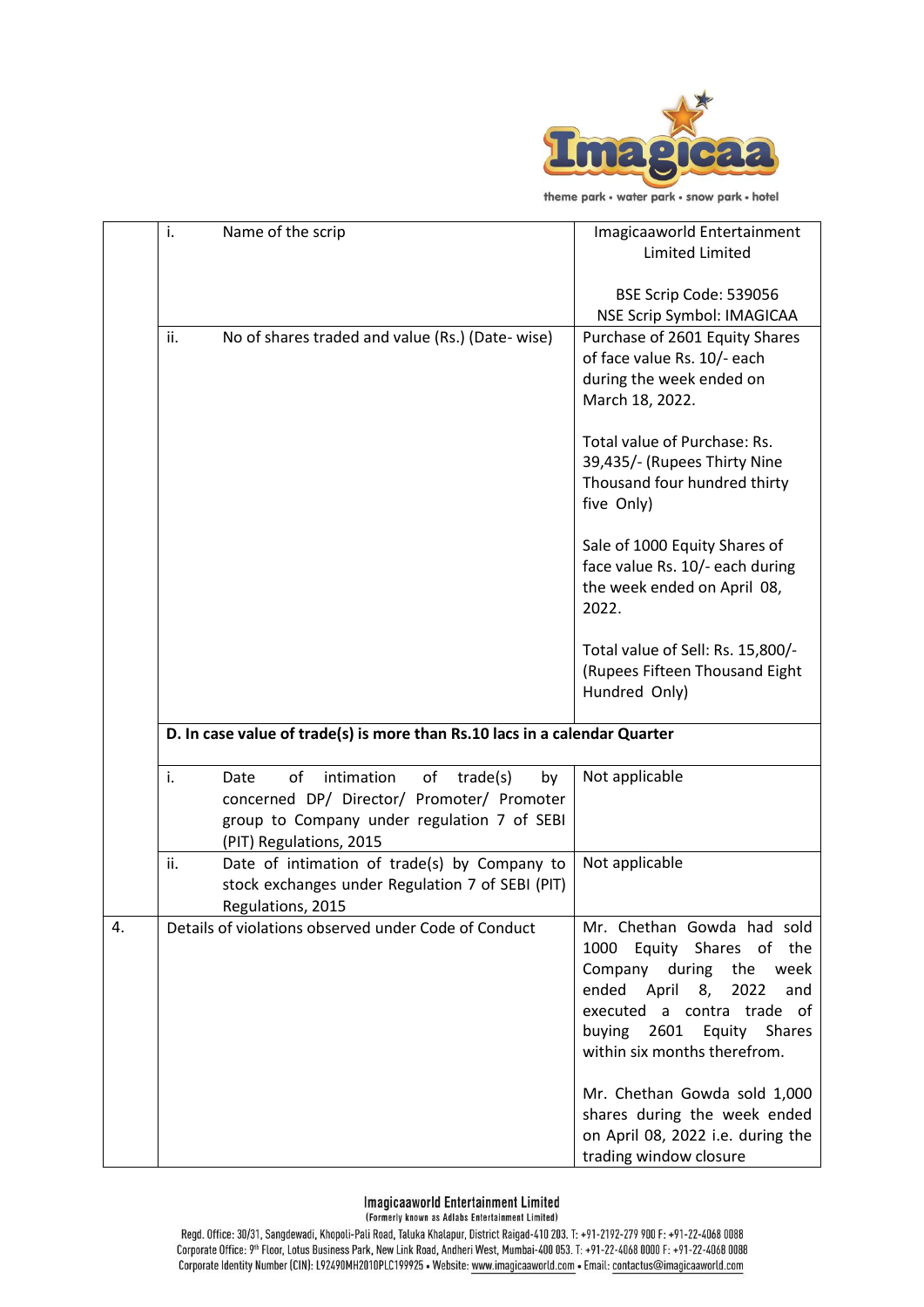

theme park • water park • snow park • hotel

| 5. | Action taken by Listed Company/ Intermediary/ Fiduciary                               | Show cause notices were issued<br>by the Company to the violators.                                                                                                                                                                                                                  |
|----|---------------------------------------------------------------------------------------|-------------------------------------------------------------------------------------------------------------------------------------------------------------------------------------------------------------------------------------------------------------------------------------|
|    |                                                                                       | Mr. Chethan Gowda:                                                                                                                                                                                                                                                                  |
|    |                                                                                       | Penalty of Rs. 2000/- was levied.<br>Subsequently, The Amount of<br>Penalty along with the profit<br>gained from the contra trade<br>transaction was paid by Mr.<br>Chethan Gowda on April 19,<br>2022. The same amount was<br>transferred to the IEPF account<br>on April 29, 2022 |
| 6. | Reasons recorded in writing for taking action stated                                  | Mr. Chethan Gowda-                                                                                                                                                                                                                                                                  |
|    | above                                                                                 | Violation of clause No. $(7)(7.1)(v)$<br>of the Code of Conduct for<br>Prevention of Insider Trading                                                                                                                                                                                |
|    |                                                                                       | Violation of Clause 6 of<br>the<br>Code of Conduct for Prevention<br>of Insider Trading                                                                                                                                                                                             |
| 7. | Details of the previous instances of violations, if any,<br>since last financial year | Not applicable                                                                                                                                                                                                                                                                      |
| 8. | If any amount collected for Code of Conduct violation(s)                              |                                                                                                                                                                                                                                                                                     |
|    | Mode of transfer to SEBI - IPEF (Online/Demand<br>i.<br>Draft)                        | Online payment made to SEBI-<br><b>IPEF</b>                                                                                                                                                                                                                                         |
|    | Details of transfer/payment<br>ii.<br>In case of Online:                              |                                                                                                                                                                                                                                                                                     |
|    | <b>Particulars</b>                                                                    | <b>Details</b>                                                                                                                                                                                                                                                                      |
|    | Name of the transferor                                                                | <b>IMAGICAA WORLD</b><br><b>ENTERTAINMENT LIMITED</b><br><b>OPERATIONS</b>                                                                                                                                                                                                          |
|    | Bank Name, Branch and Account number                                                  | Bank Name: Union Bank of India,<br>Branch: KHOPOLI - RAIGARH<br>(MAH)<br>Account No.: 582701010050185                                                                                                                                                                               |
|    | UTR/Transaction reference<br>Number                                                   | UBINJ22119654961                                                                                                                                                                                                                                                                    |
|    | <b>Transaction date</b>                                                               | 29TH APRIL 2022                                                                                                                                                                                                                                                                     |
|    | Transaction Amount (in Rs.)                                                           | Rs. 2,612/-                                                                                                                                                                                                                                                                         |

#### **Imagicaaworld Entertainment Limited** (Formerly known as Adlabs Entertainment Limited)

Regd. Office: 30/31, Sangdewadi, Khopoli-Pali Road, Taluka Khalapur, District Raigad-410 203. T: +91-2192-279 900 F: +91-22-4068 0088<br>Corporate Office: 9<sup>th</sup> Floor, Lotus Business Park, New Link Road, Andheri West, Mumbai-Corporate Identity Number (CIN): L92490MH2010PLC199925 • Website: www.imagicaaworld.com • Email: contactus@imagicaaworld.com